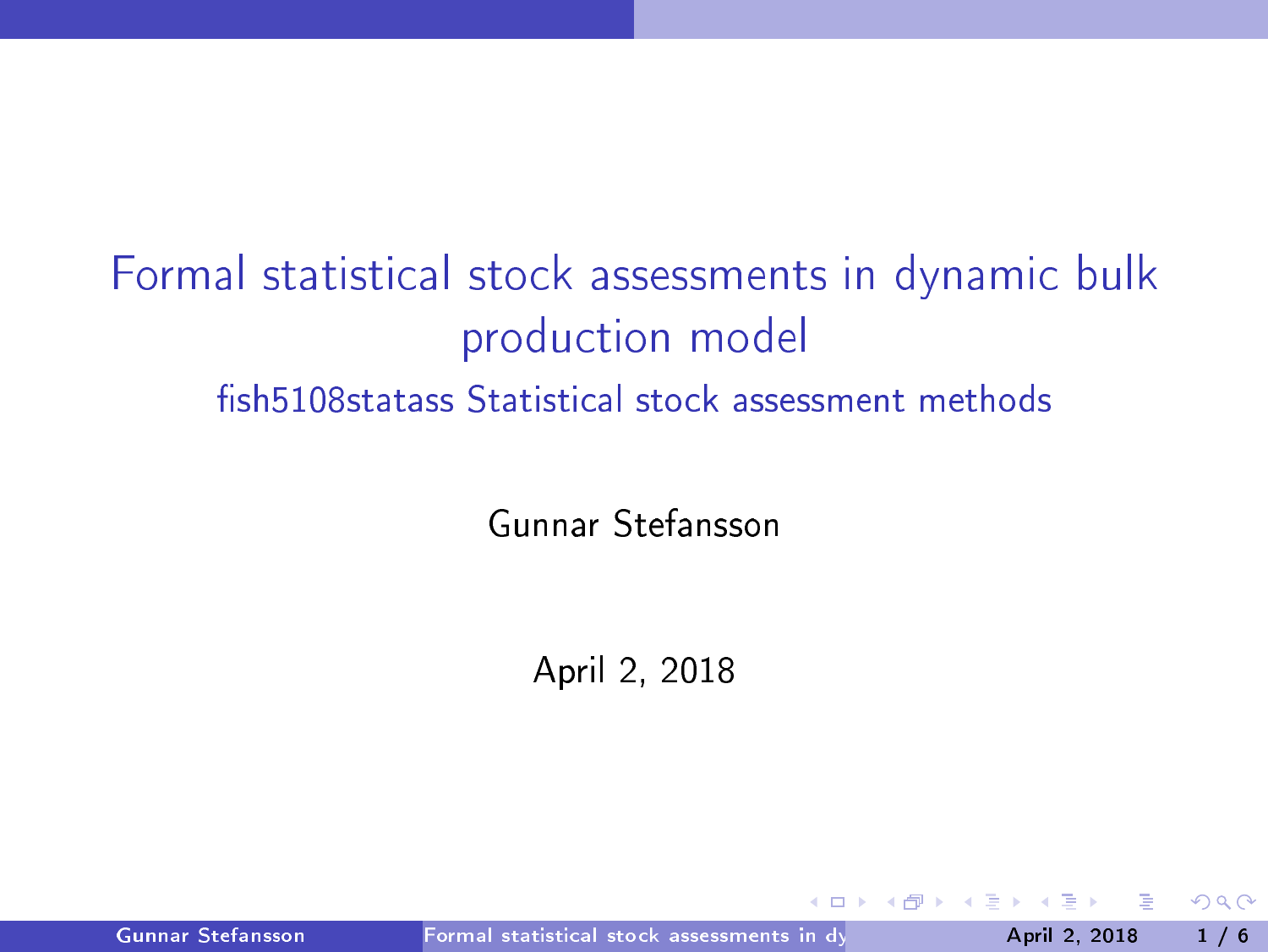Aggregate data

Have only total catch and abundance data,  $Y_v$  and  $I_v$ . No error in catches:

$$
B_{y+1}=B_y+rB_y(1-B_y/K)-Y_y
$$

Errors in indices:

$$
I_y = qB_y e^{\epsilon_y}
$$

$$
\hat{I}_y = qB_y
$$

or:

and

$$
\ln l_y = \ln \hat{l}_y + \epsilon_y
$$

 $\leftarrow$   $\Box$ 

<span id="page-1-0"></span> $QQ$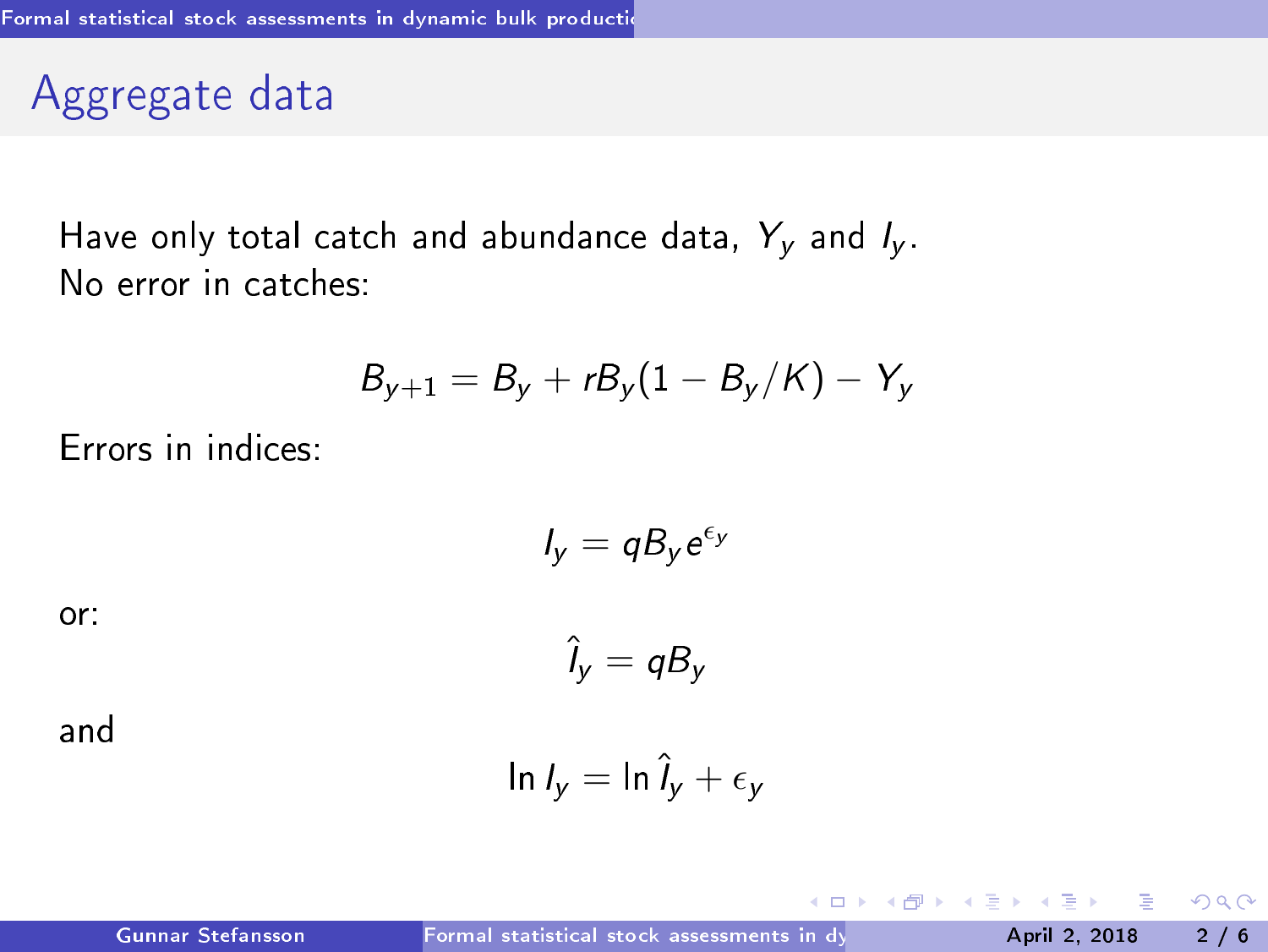## Initial values for bulk production models

- $\blacksquare$  Define the model and parameters to be estimated.
- 2 Initialize parameters.
- **3** Evaluate the model fit.
- $\bullet$  Optimize the model fit.

<span id="page-2-0"></span>

http://tutor-web.net/fish/fish5108statass/lecture40/nephronsse.r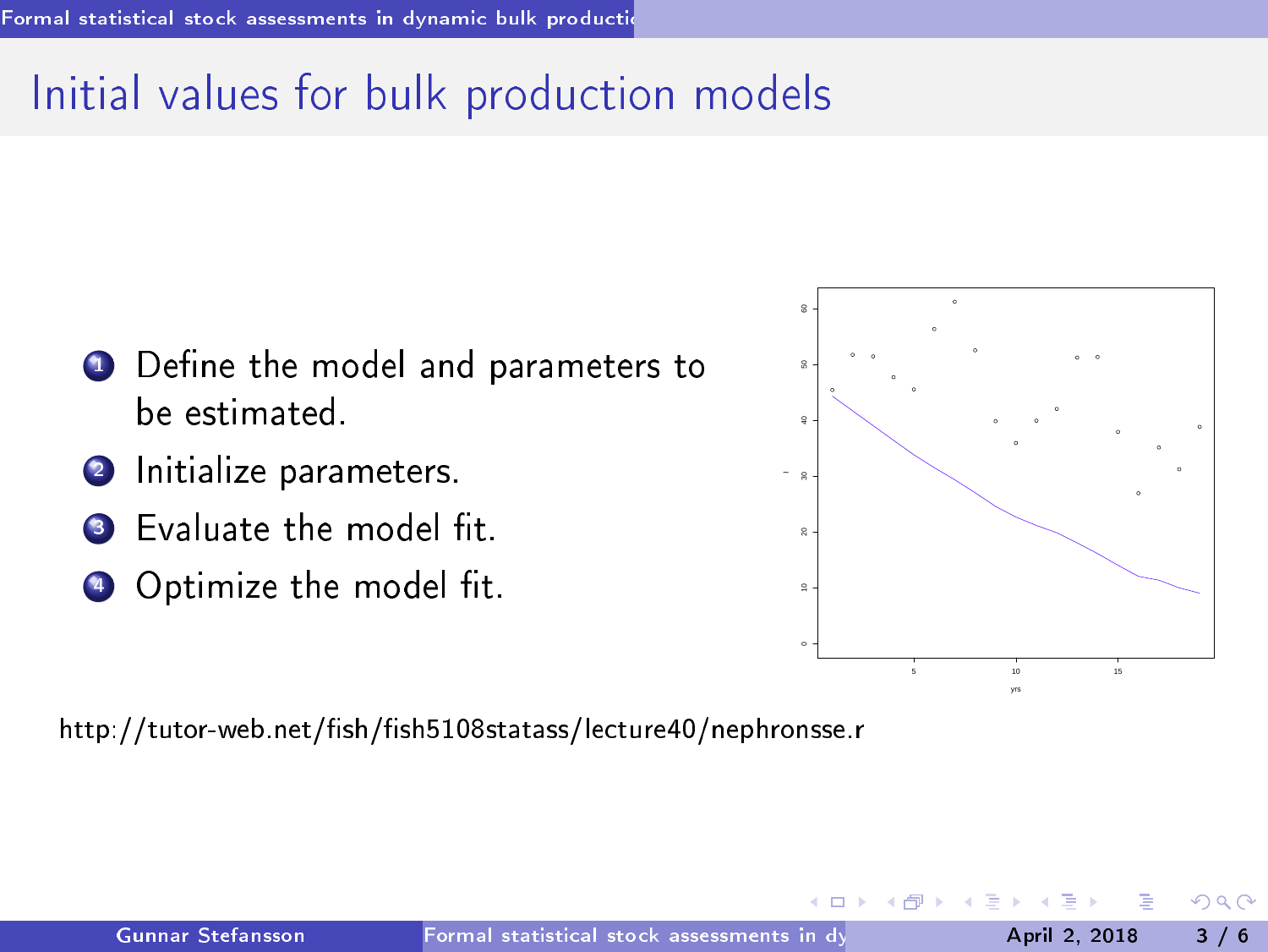### Estimation in bulk production models

- $\blacksquare$  Define the model and parameters to be estimated
- 2 Initialize parameters
- **3** Evaluate the model fit
- $\bullet$  Optimize the model fit

<span id="page-3-0"></span>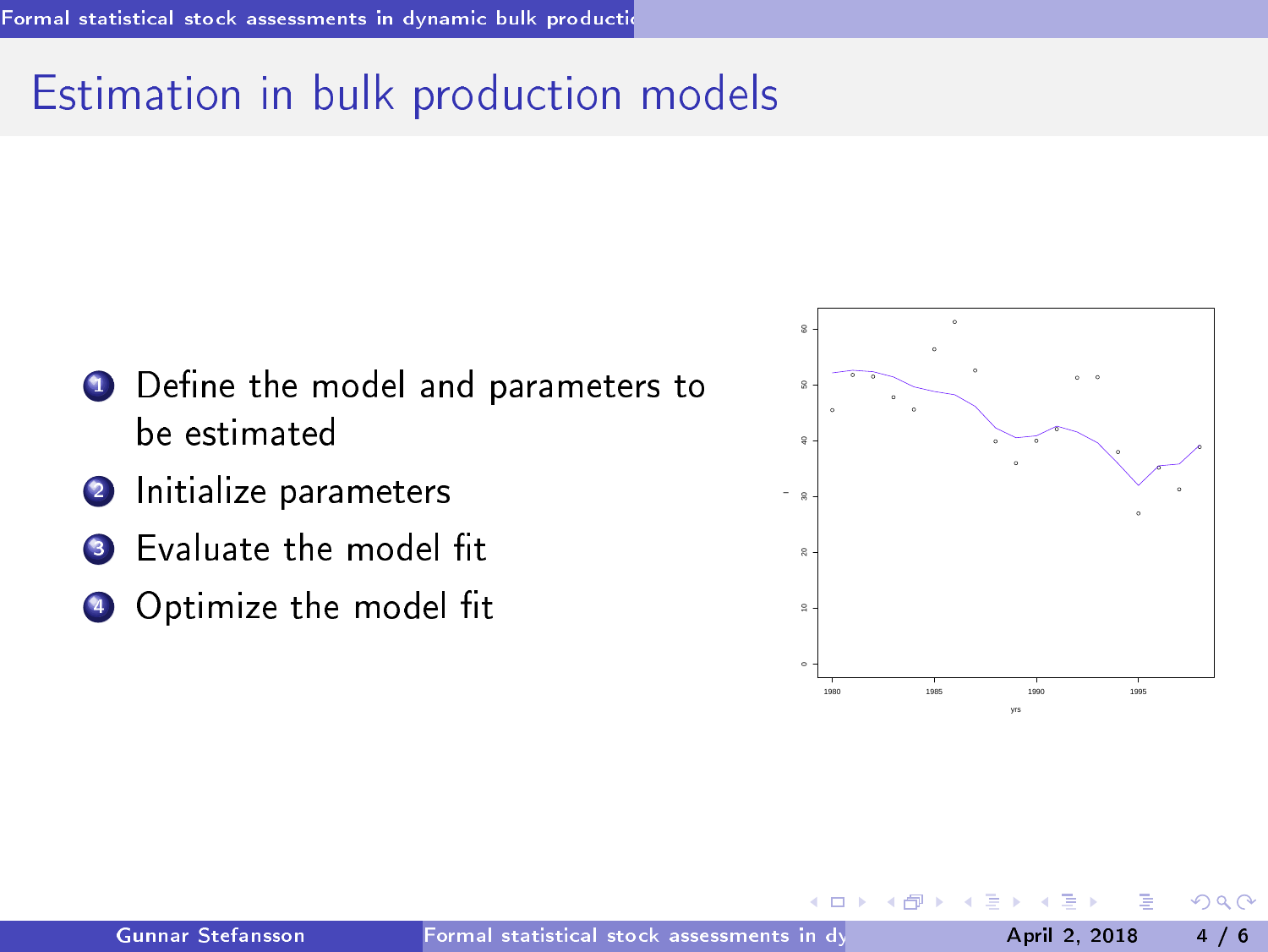### Revising the model





Nephrops model: <sup>K</sup> was unrealisti

 $\leftarrow$ 

<span id="page-4-0"></span> $QQ$